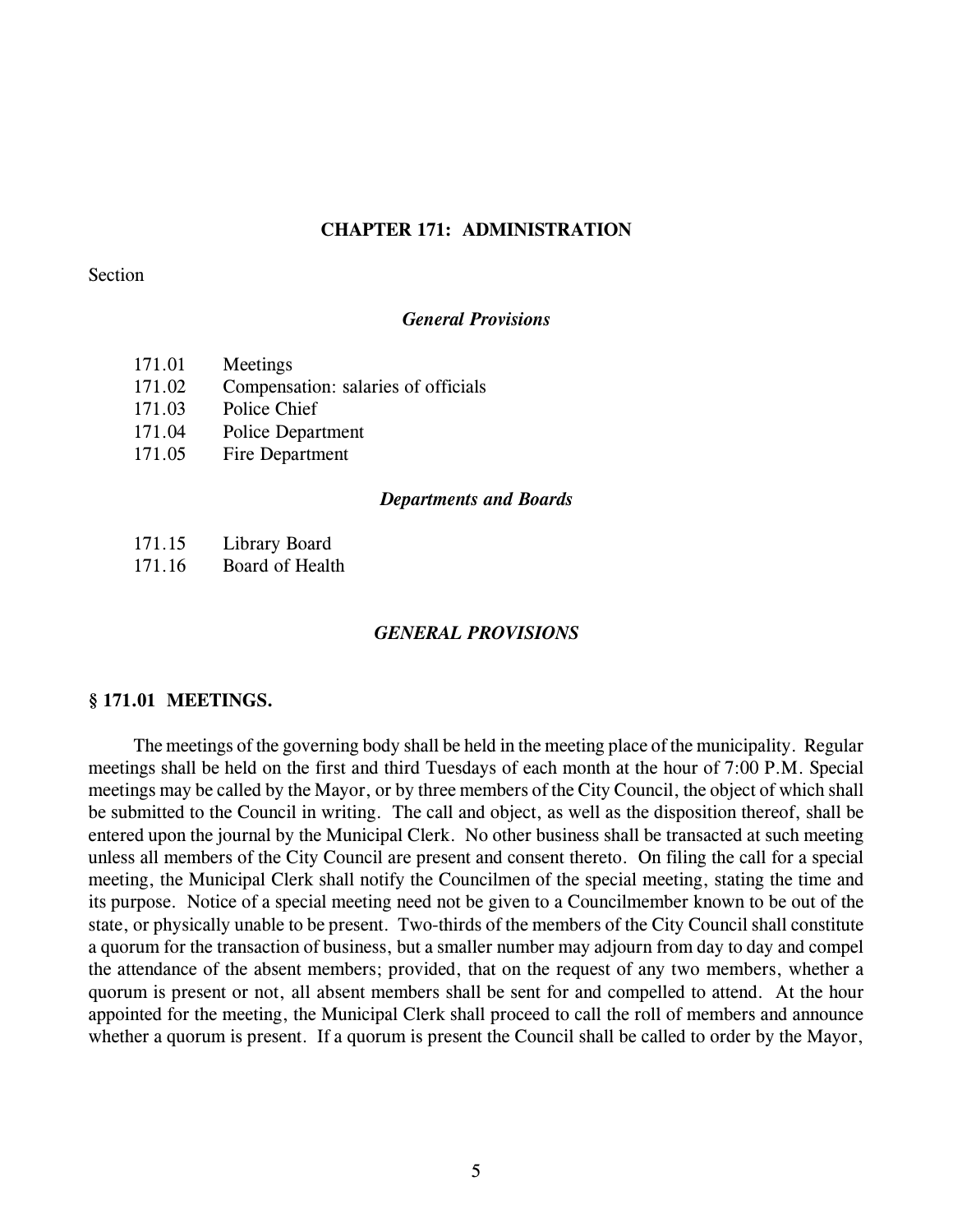if present, or if absent, by the President of the Council. In the absence of both the Mayor and the President of the Council, the City Councilmembers shall elect a President *pro tempore.* (Prior Code, § 1-510)

# **§ 171.02 COMPENSATION: SALARIES OF OFFICIALS.**

The salaries of the elected and appointed officials of the Municipality of North Bend are hereby fixed as follows:

(A) *Appointed:*

|     | (1)      |  |  |
|-----|----------|--|--|
|     | (2)      |  |  |
|     | (3)      |  |  |
|     | (4)      |  |  |
| (B) | Elected: |  |  |
|     | (1)      |  |  |
|     | (2)      |  |  |

# **§ 171.03 POLICE CHIEF.**

Section 31.07(A) of the Nebraska Basic Code of Ordinances for Cities of the Second Class, regarding the duties of the Police Chief, shall be amended to read in its entirety:

(Prior Code, § 1-903) (Ord. 456, passed 11-1-05; Am. Ord. 484, passed 10-21-08)

(A) The Police Chief shall direct the police work of the city and shall be responsible for the maintenance of law and order.

# **§ 171.04 POLICE DEPARTMENT.**

Sections 32.60 *et seq.* of the Nebraska Basic Code of Ordinances for Cities of the Second Class, regarding the establishment and duties of the police department are not adopted by the City of North Bend due to a contract with the Dodge County Sheriff's Office.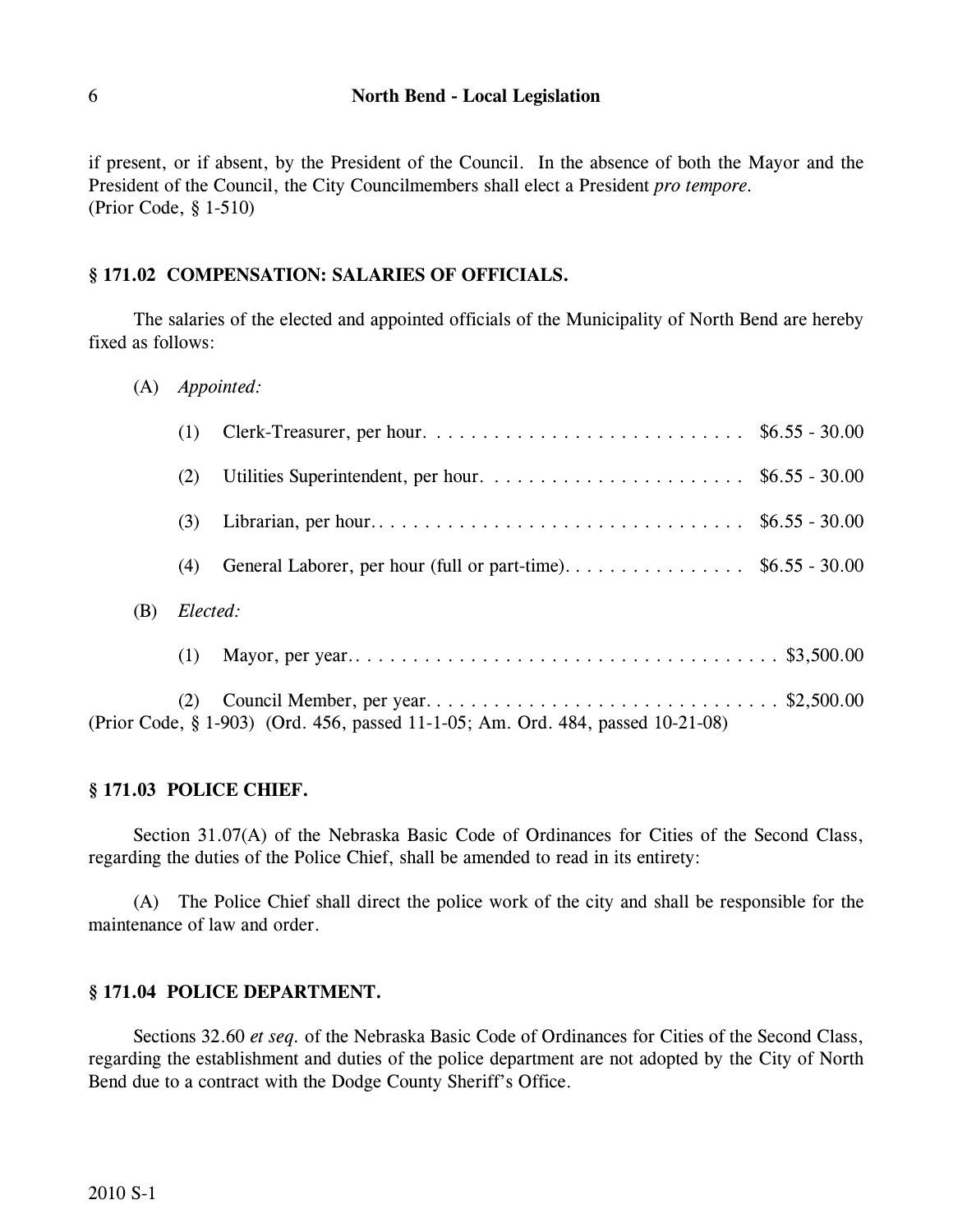## **Administration** 7

## **§ 171.05 FIRE DEPARTMENT.**

Sections 32.35 *et seq.* of the Nebraska Basic Code of Ordinances for Cities of the Second Class, regarding the establishment and duties of the fire department are not adopted by the City of North Bend due to a contract with a volunteer fire department who provides these services to the city.

## *DEPARTMENTS AND BOARDS*

## **§ 171.15 LIBRARY BOARD.**

(A) The Library Board shall be appointed or elected. At the first regular meeting of the governing body in January of each even numbered year the governing body shall, by ordinance, adopt the manner in which the five members of the Board are to be chosen. If the members are to be chosen by appointment, the nominated members must receive a majority vote of the governing body. If the members are to be elected, the usual election procedures of the municipality shall be followed.

(B) The Board shall consist of five members who shall be residents of the municipality.

(C) The members of the Library Board shall serve a four year term of office as specified by Nebraska Statutes.

(D) The Board shall serve without compensation and may be required, in the discretion of the governing body, to give a bond in a sum set by resolution of the governing body, and conditioned upon the faithful performance of their duties.

(E) At the time of the Board's first meeting in July of each year, the Board shall organize by selecting from their number a chairman and secretary.

(F) It shall be the duty of the secretary to keep the full and correct minutes and records of all meetings, and to file the same with the Municipal Clerk where they shall be available for public inspection at any reasonable time.

(G) A majority of the Board members shall constitute a quorum for the transaction of business.

(H) The Board shall meet at such times as the governing body may designate. Special meetings may be held upon the call of the chairman, or any three members of the Board.

(I) The Library Board shall have the authority to appoint a librarian and all other employees. It shall be the duty of the Board to have general charge of the Municipal Library and to establish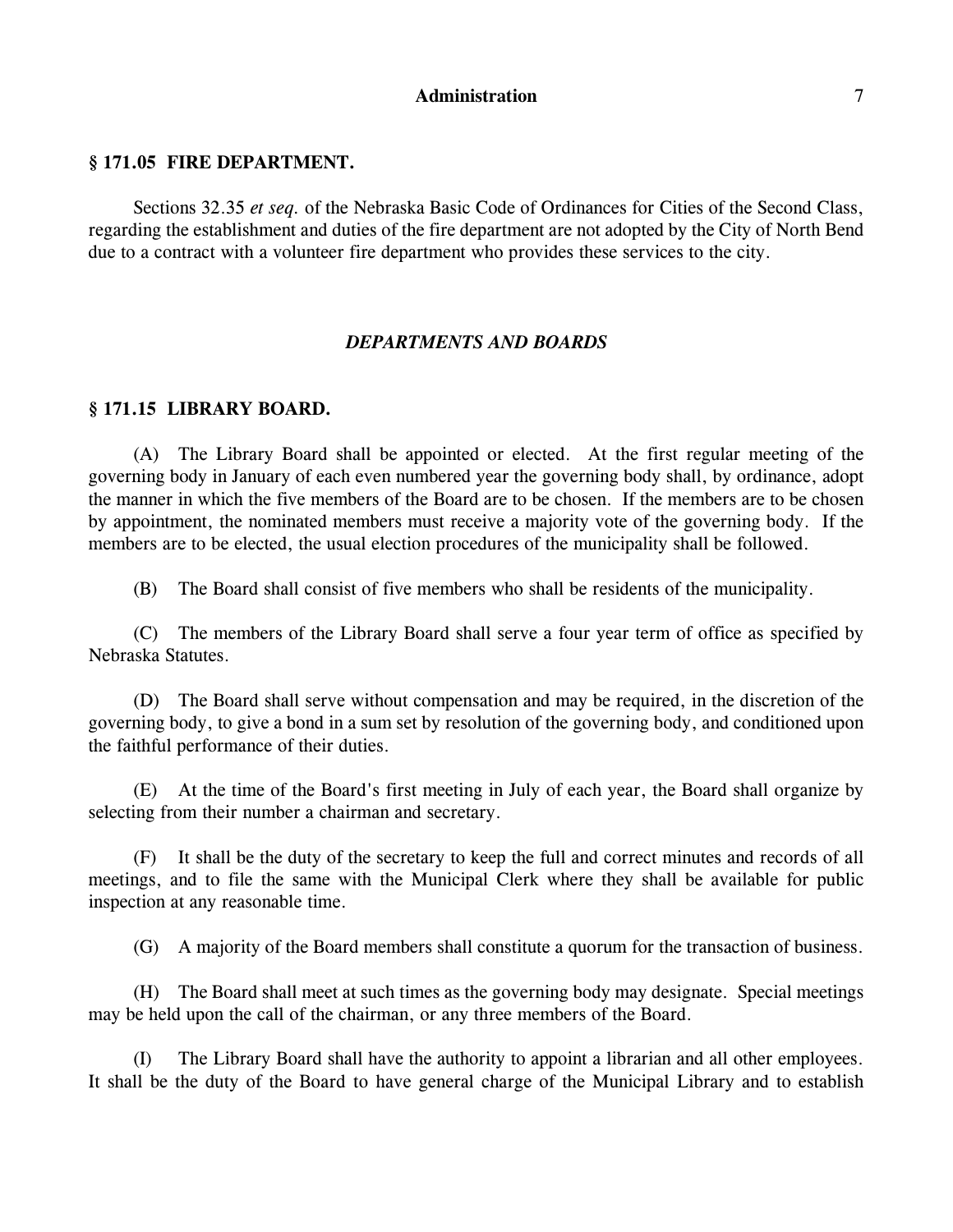appropriate rules and regulations for the management, operation, and use of the same. The Board shall have supervisory authority over all employees of the library including the librarian. All actions of the Board shall be subject to the review and supervision of the governing body.

(J) The Board shall be responsible for making such reports and performing such additional duties as the governing body may designate from time to time.

(K) No member of the governing body shall serve as a member of the Library Board while serving a term of office as a member of the governing body. No member of the Library Board shall serve in the capacity of both the Chairman and Secretary of the Board. (Prior Code, § 2-201)

# **§ 171.16 BOARD OF HEALTH.**

(A) The governing body shall appoint a Board of Health which shall consist of four members. The members of the Board shall include the Mayor, who shall serve as chairman; the chief law enforcement officer for the city, who shall serve as secretary and quarantine officer; a physician who shall serve as the medical advisor; and the President of the City Council.

(B) The members of the Board shall serve, without compensation, a one year term of office, unless reappointed, and shall reorganize at the first meeting in June of each year.

(C) It shall be the duty of the secretary to keep the full and correct minutes and records of all meetings and to file the same with the Municipal Clerk where they shall be available for public inspection at any reasonable time.

(D) The Board of Health shall be funded by the governing body from time to time out of the General Fund. A majority of the Board shall constitute a quorum for the purpose of doing business.

(E) The Board shall meet at such times as the governing body may designate. Special meetings may be held upon the call of the chairman, or any two members of the Board.

(F) It shall be the duty of the Board to enact rules and regulations which shall have the full force and effect of law, to safeguard the health of the residents of the municipality. Included in the duties of the Board shall be to enforce the said rules and regulations, and to provide fines and punishments for any violations thereof. It may regulate, suppress, and prevent the occurrence of nuisances and shall actively enforce all laws of the State of Nebraska and ordinances of the municipality relating to matters of sanitation which affect the health and safety of the people.

(G) The Board shall regularly inspect such premises and businesses as the governing body may direct.